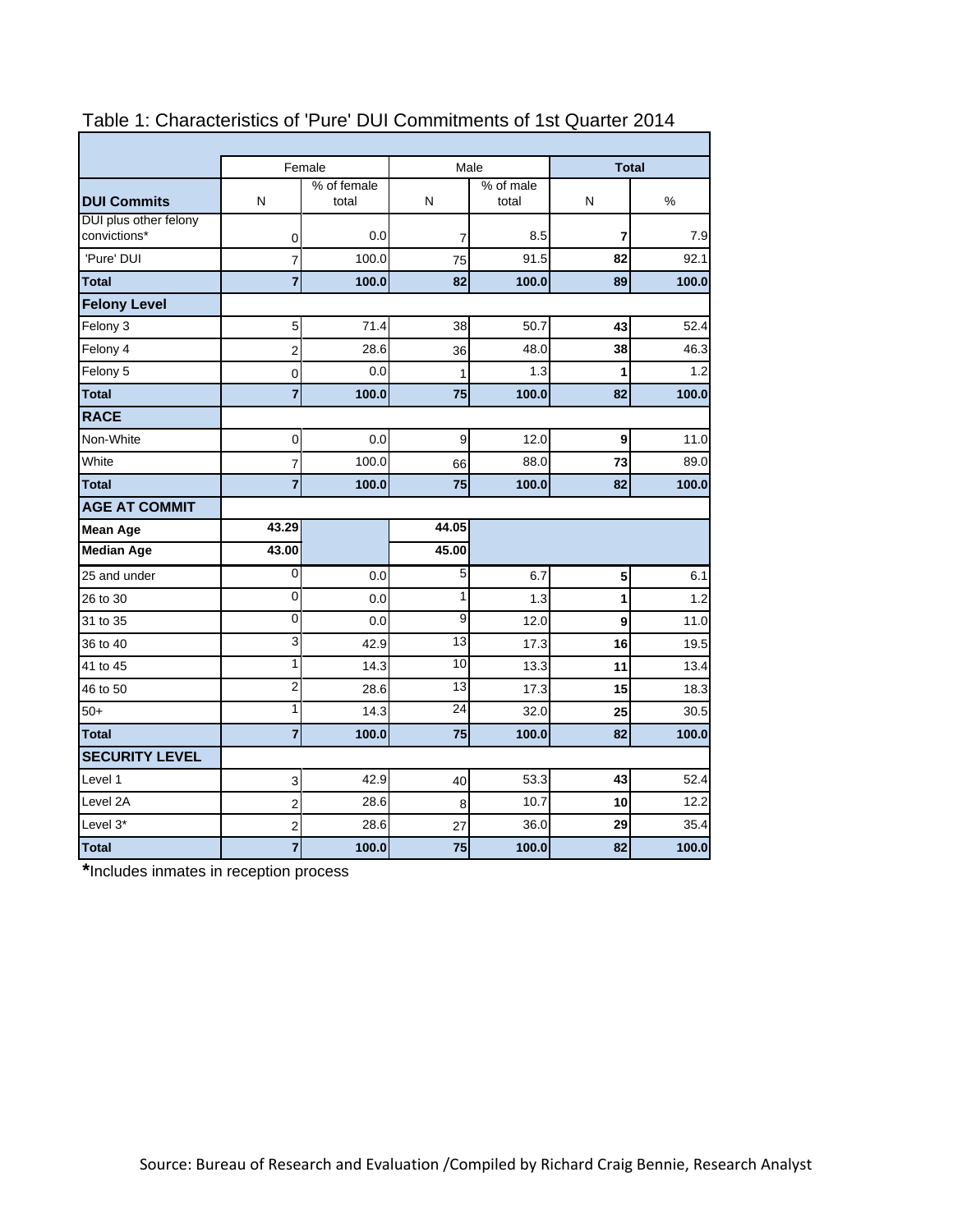|                                                  |                         | Female      | Male                    |           | <b>Total</b>   |                  |  |
|--------------------------------------------------|-------------------------|-------------|-------------------------|-----------|----------------|------------------|--|
| 'Pure' DUIs by County of                         |                         | % of female |                         | % of male |                |                  |  |
| <b>Commitment</b>                                | N                       | total       | N                       | total     | N              | $\%$             |  |
| <b>BUTLER</b>                                    | $\Omega$                | 0.0         | $\overline{2}$          | 2.7       | $\mathbf 2$    | 2.4              |  |
| <b>CLERMONT</b>                                  | $\Omega$                | 0.0         | 6                       | 8.0       | 6              | 7.3              |  |
| <b>CUYAHOGA</b>                                  | 1                       | 14.3        | 6                       | 8.0       | $\overline{7}$ | 8.5              |  |
| <b>FRANKLIN</b>                                  | 0                       | 0.0         | 6                       | 8.0       | 6              | 7.3              |  |
| <b>HAMILTON</b>                                  | 0                       | 0.0         | $\overline{\mathbf{c}}$ | 2.7       | $\mathbf{2}$   | 2.4              |  |
| <b>LAKE</b>                                      | 0                       | 0.0         | 3                       | 4.0       | 3              | 3.7              |  |
| <b>LORAIN</b>                                    | 0                       | 0.0         | 3                       | 4.0       | 3              | 3.7              |  |
| <b>PORTAGE</b>                                   | 1                       | 14.3        | 3                       | 4.0       | 4              | 4.9              |  |
| <b>STARK</b>                                     | 1                       | 14.3        | 5                       | 6.7       | 6              | 7.3              |  |
| <b>SUMMIT</b>                                    | 0                       | 0.0         | 3                       | 4.0       | 3              | 3.7              |  |
| <b>WARREN</b>                                    | 0                       | 0.0         | $\overline{2}$          | 2.7       | $\overline{2}$ | 2.4              |  |
| <b>ALL OTHERS</b>                                | 4                       | 57.1        | 34                      | 45.3      | 38             | 46.3             |  |
| <b>Total</b>                                     | $\overline{7}$          | 100.0       | 75                      | 100.0     | 82             | 100.0            |  |
| 'Pure' DUIs by Current Status                    |                         |             |                         |           |                |                  |  |
| <b>NEW ADMISSION FROM COURT</b>                  | 2                       | 28.6        | 32                      | 42.7      | 34             | 41.5             |  |
| <b>ADMIN. TRANSFER</b>                           | $\overline{\mathbf{4}}$ | 57.1        | 31                      | 41.3      | 35             | 42.7             |  |
| <b>RETURNED AWL</b>                              | 0                       | 0.0         | 3                       | 4.0       | 3              | $\overline{3.7}$ |  |
| RESENTENCED/AGGREGATED                           | $\mathbf 0$             | 0.0         | $\overline{2}$          | 2.7       | $\overline{2}$ | 2.4              |  |
| <b>NEW ADMISSION - COMM CNTRL</b><br><b>VIOL</b> | $\mathbf{0}$            | 0.0         | $\overline{2}$          | 2.7       | $\overline{2}$ | 2.4              |  |
| <b>IPP</b>                                       | 0                       | 0.0         | $\mathbf{1}$            | 1.3       | 1              | 1.2              |  |
| TO APPEALS COURT                                 | 0                       | 0.0         | $\mathbf{1}$            | 1.3       | 1              | 1.2              |  |
| <b>RELEASED UNDER PRC</b>                        | $\overline{0}$          | 0.0         | 1                       | 1.3       | 1              | 1.2              |  |
| <b>EXPIRATION OF STATED TERM</b><br>(NO PRC)     |                         | 14.3        | $\overline{2}$          | 2.7       | 3              | 3.7              |  |
| <b>Total</b>                                     | 7                       | 100.0       | 75                      | 100.0     | 82             | 100.0            |  |

# Table 2: Characteristics of 'Pure' DUI Commitments of 1st Quarter 2014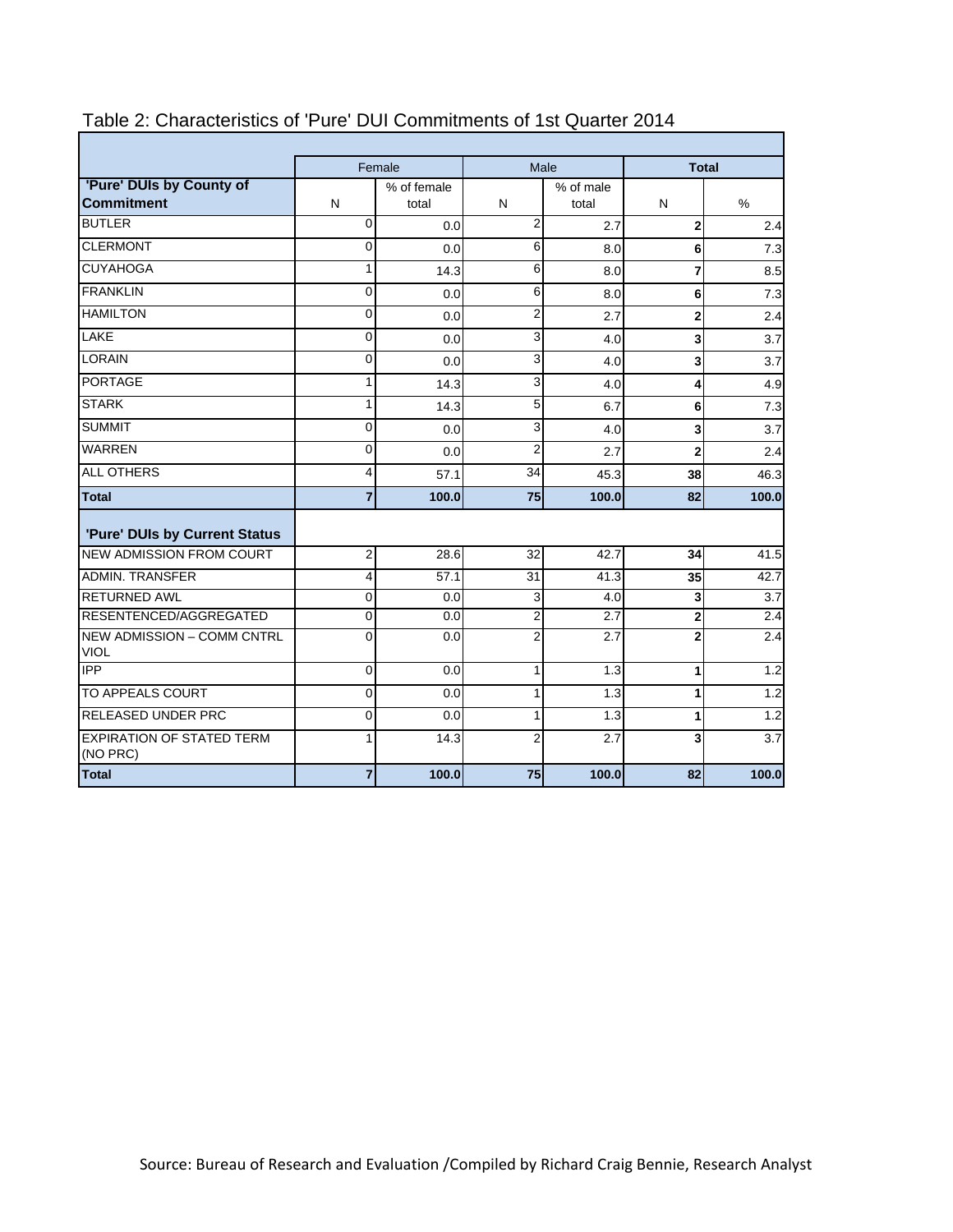| 'Pure' DUIs by Sentence In                                  |             |        |                |              |                |       |
|-------------------------------------------------------------|-------------|--------|----------------|--------------|----------------|-------|
| <b>Months</b>                                               |             | Female | Male           | <b>Total</b> |                |       |
| <b>Mean Sentence</b>                                        | 26.42       |        | 31.72          |              |                |       |
| <b>Median Sentence</b>                                      | 24.00       |        | 24.00          |              |                |       |
| 1 TO 3                                                      | 1           | 14.3   | 2              | 2.7          | 3 <sup>1</sup> | 3.7   |
| 4TO6                                                        | $\Omega$    | 0.0    | 1              | 1.3          | 1              | 1.2   |
| 7 TO 11                                                     |             | 14.3   | 3              | 4.0          | 4              | 4.9   |
| $\overline{12}$                                             | $\Omega$    | 0.0    | 6              | 8.0          | 6              | 7.3   |
| 13 TO 17                                                    | $\mathbf 0$ | 0.0    | 1              | 1.3          | 1              | 1.2   |
| $\overline{18}$                                             | $\Omega$    | 0.0    | 10             | 13.3         | 10             | 12.2  |
| 19 TO 24                                                    | 2           | 28.6   | 15             | 20.0         | 17             | 20.7  |
| 25 TO 30                                                    |             | 14.3   | 5              | 6.7          | 6              | 7.3   |
| 36                                                          | 1           | 14.3   | $\overline{7}$ | 9.3          | 8              | 9.8   |
| 37 TO 47                                                    | $\Omega$    | 0.0    | $\overline{2}$ | 2.7          | 2              | 2.4   |
| 48 TO 59                                                    | $\Omega$    | 0.0    | 8              | 10.7         | 8              | 9.8   |
| $60+$                                                       |             | 14.3   | 15             | 20.0         | 16             | 19.5  |
| <b>Total</b>                                                | 7           | 100.0  | 75             | 100.0        | 82             | 100.0 |
| <b>PRIOR INCARCERATIONS</b><br>(includes all offense types) |             |        |                |              |                |       |
| None                                                        | 4           | 57.1   | 24             | 32.0         | 28             | 34.1  |
| One                                                         |             | 14.3   | 23             | 30.7         | 24             | 29.3  |
| Two                                                         | 1           | 14.3   | 11             | 14.7         | 12             | 14.6  |
| Three or more                                               | 1           | 14.3   | 17             | 22.7         | 18             | 22.0  |
| <b>Total</b>                                                |             | 100.0  | 75             | 100.0        | 82             | 100.0 |

### Table 3: Characteristics of 'Pure' DUI Commitments of 1st Quarter 2014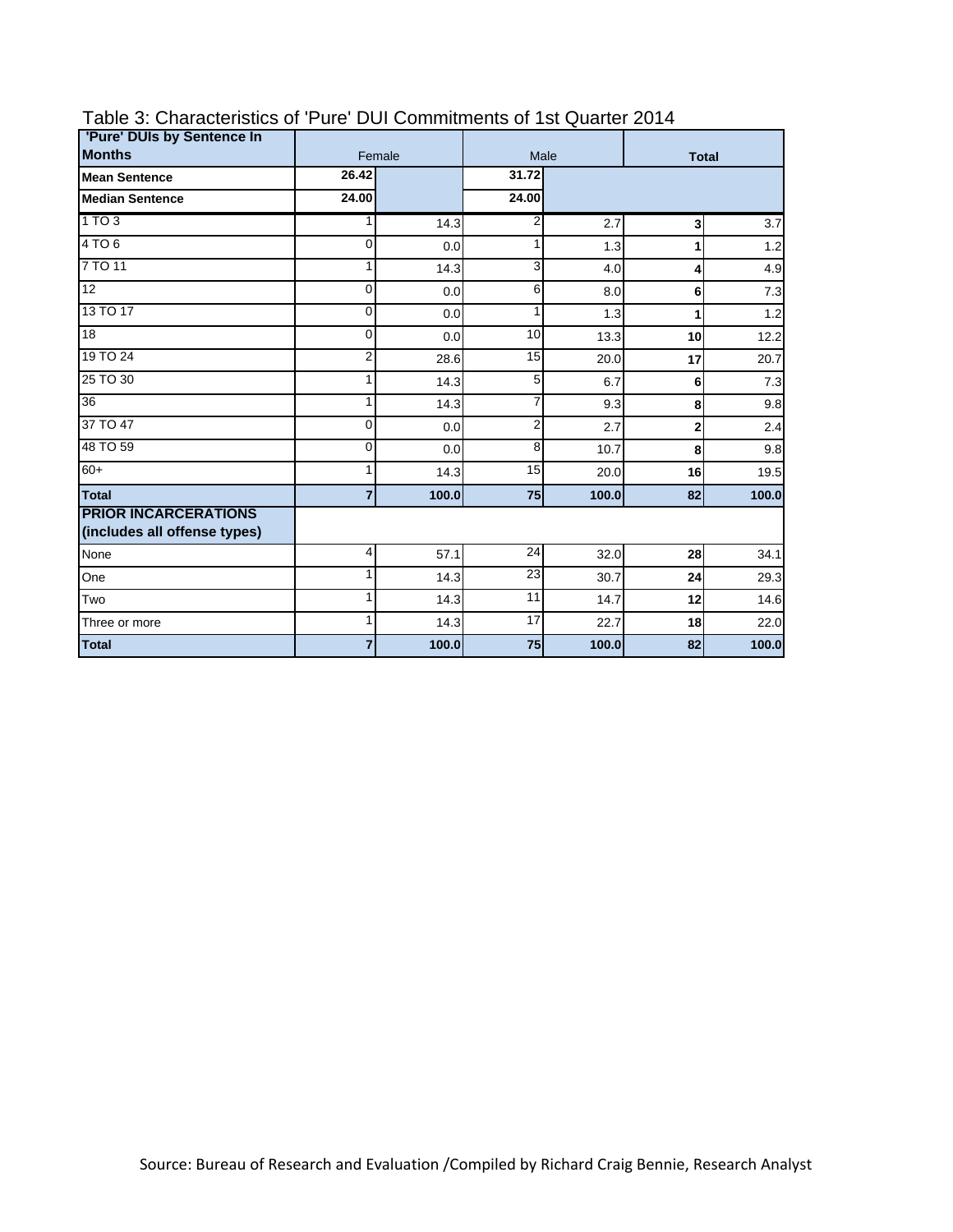| <b>'Pure' DUIs Currently</b><br><b>Incarcerated by Parent</b> |        |       |                |       |                |       |
|---------------------------------------------------------------|--------|-------|----------------|-------|----------------|-------|
| Institution*                                                  | Female |       | Male           |       | <b>Total</b>   |       |
| CCI                                                           | 0      | 0.0   | 3              | 4.0   | 3              | 3.7   |
| <b>MANCI</b>                                                  | 0      | 0.0   | $\overline{2}$ | 2.7   | $\overline{2}$ | 2.4   |
| <b>ORW</b>                                                    | 7      | 100.0 | 0              | 0.0   | 7              | 8.5   |
| PCI                                                           | 0      | 0.0   | 2              | 2.7   | $\mathbf{2}$   | 2.4   |
| <b>MACI</b>                                                   | 0      | 0.0   | 5              | 6.7   | 5              | 6.1   |
| <b>CRC</b>                                                    | 0      | 0.0   | 21             | 28.0  | 21             | 25.6  |
| <b>LORCI</b>                                                  | 0      | 0.0   | 20             | 26.7  | 20             | 24.4  |
| <b>TCI</b>                                                    | 0      | 0.0   | 3              | 4.0   | 3              | 3.7   |
| <b>BECI</b>                                                   | 0      | 0.0   | 3              | 4.0   | 3              | 3.7   |
| <b>NCCI</b>                                                   | 0      | 0.0   | 2              | 2.7   | $\mathbf{2}$   | 2.4   |
| <b>RICI</b>                                                   | 0      | 0.0   | 2              | 2.7   | $\mathbf{2}$   | 2.4   |
| <b>NCI</b>                                                    | 0      | 0.0   | 8              | 10.7  | 8              | 9.8   |
| <b>LAKE ERIE</b>                                              | 0      | 0.0   | 4              | 5.3   | $\overline{4}$ | 4.9   |
| <b>Total</b>                                                  | 7      | 100.0 | 75             | 100.0 | 82             | 100.0 |

# Table 4: Characteristics of 'Pure' DUI Commitments of 1st Quarter 2014

\*Includes inmates out to court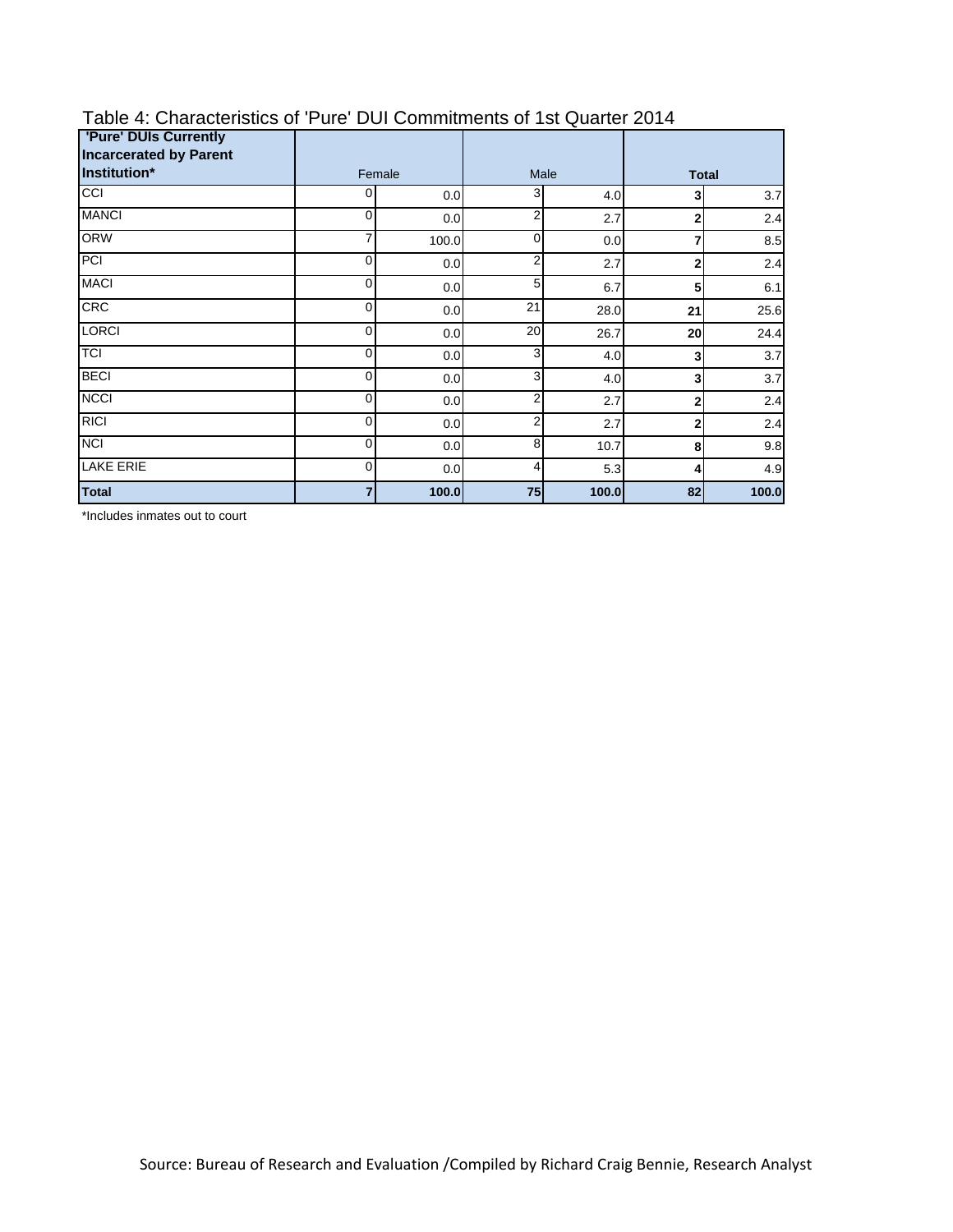|                              | <b>STATUS TYPE OF 'PURE' DUI OFFENDERS</b> |               |                 |               |                |                  |                |  |
|------------------------------|--------------------------------------------|---------------|-----------------|---------------|----------------|------------------|----------------|--|
| <b>SELECTED VARIABLES</b>    | New Admission from Court<br>N<br>$\%$      |               | Admin, Transfer |               | Other**        |                  |                |  |
| <b>RACE</b>                  |                                            |               | $\mathbf N$     | %             |                | $\mathbf N$<br>% |                |  |
| White                        | 30                                         | 41.1          | 32              | 43.8          | 11             | 15.1             | 73             |  |
| Non-White                    | $\overline{4}$                             | 44.4          | 3               | 33.3          | $\overline{2}$ | 22.2             | 9              |  |
| <b>TOTAL</b>                 | 34                                         | 41.5          | 35              | 42.7          | 13             | 15.9             | 82             |  |
| <b>GENDER</b>                | $\mathbf N$                                | $\frac{9}{6}$ | $\mathbf N$     | %             |                |                  |                |  |
| Female                       | $\overline{2}$                             | 28.6          | 4               | 57.1          | 1              | 14.3             | $\overline{7}$ |  |
| Male                         | 32                                         | 42.7          | 31              | 41.3          | 12             | 16.0             | 75             |  |
| <b>TOTAL</b>                 | 34                                         | 41.5          | 35              | 42.7          | 13             | 15.9             | 82             |  |
| <b>COMMIT COUNTY</b>         | $\mathbf N$                                | $\frac{9}{6}$ | $\mathbf N$     | %             |                |                  |                |  |
| Major Urban*                 | 12                                         | 48.0          | 9               | 36.0          | 4              | 7.0              | 25             |  |
| All Others                   | 22                                         | 38.6          | 26              | 45.6          | 9              | 15.8             | 57             |  |
| <b>TOTAL</b>                 | 34                                         | 41.5          | 35              | 42.7          | 13             | 15.9             | 82             |  |
| <b>PRIORS INCARCERATIONS</b> |                                            |               |                 |               |                |                  |                |  |
| (includes all offense types) | $\overline{N}$                             | $\frac{9}{6}$ | $\mathbf N$     | $\frac{9}{6}$ |                |                  |                |  |
| None                         | 11                                         | 39.3          | 13              | 46.4          | 4              | 7.0              | 28             |  |
| One                          | 10                                         | 41.7          | 9               | 37.5          | 5              | 8.8              | 24             |  |
| Two                          | 3                                          | 25.0          | $\overline{7}$  | 58.3          | $\overline{2}$ | 3.5              | 12             |  |
| Three or More                | 10                                         | 55.6          | 6               | 33.3          | $\overline{2}$ | 3.5              | 18             |  |
| <b>TOTAL</b>                 | 34                                         | 41.5          | 35              | 42.7          | 13             | 15.9             | 82             |  |
| <b>AGE</b>                   |                                            |               |                 |               |                |                  |                |  |
| Mean                         | 44.29                                      |               | 42.91           |               | N/A            |                  |                |  |
| Median                       | 48.00                                      |               | 43.00           |               | N/A            |                  |                |  |
| <b>SENTENCE IN MONTHS</b>    |                                            |               |                 |               |                |                  |                |  |
| Mean                         | 33.79                                      |               | 34.23           |               | N/A            |                  |                |  |
| Median                       | 24.00                                      |               | 30.00           |               | N/A            |                  |                |  |

#### Table 5: Selected Variables by Status Type of 'Pure' DUI Offenders of 1st Quarter 2014

\*Cuyahoga, Franklin, Hamilton, Lucas, Montgomery, Stark and Summit

\*\* Includes returned violators, expiration of stated term, 'out to court' actions, and judicial release hearings.